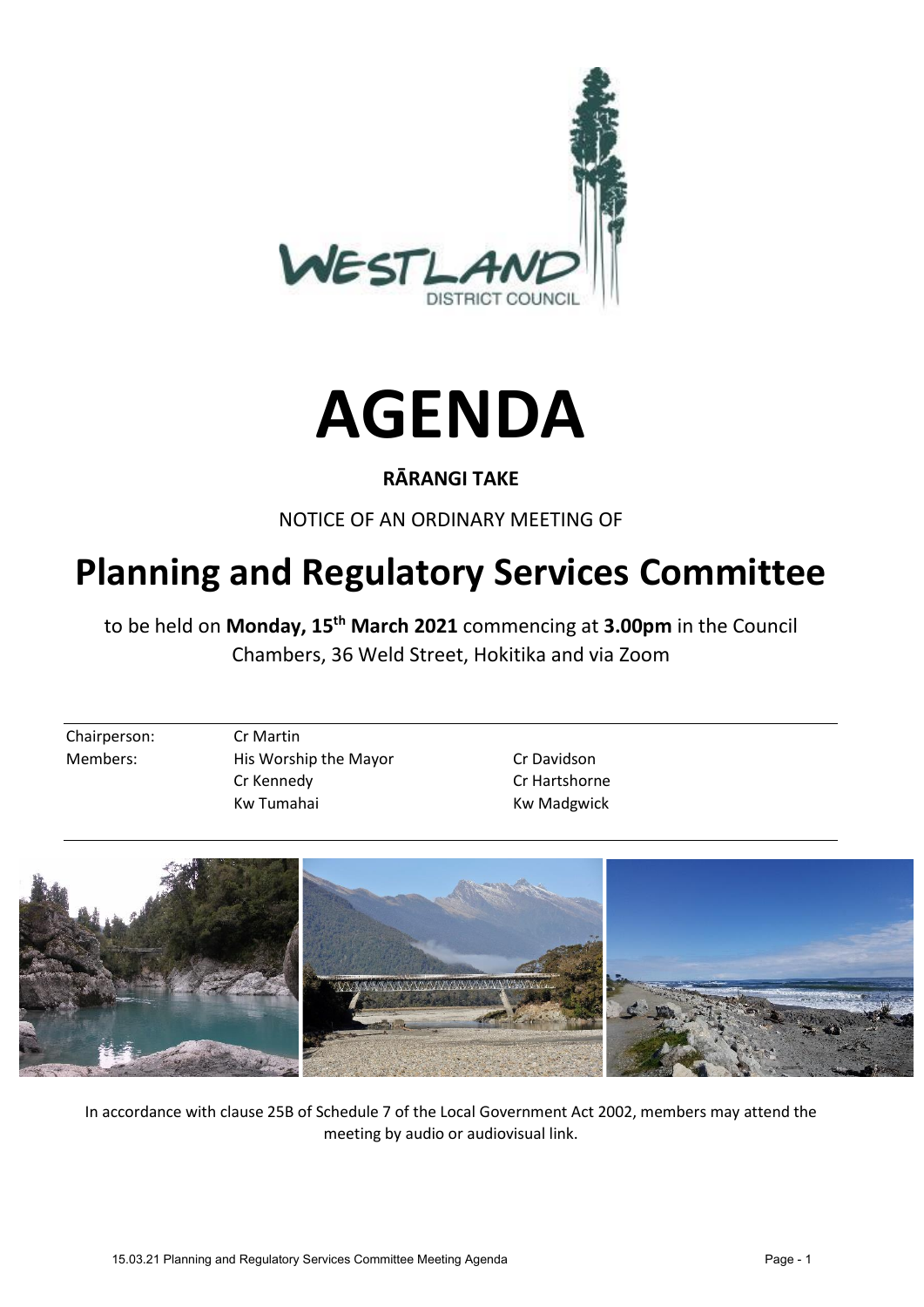# **Council Vision:**

*We work with the people of Westland to grow and protect our communities, our economy and our unique natural environment.*

# **Purpose:**

The Council is required to give effect to the purpose of local government as prescribed by section 10 of the Local Government Act 2002. That purpose is:

- (a) To enable democratic local decision-making and action by, and on behalf of, communities; and
- (b) To promote the social, economic, environmental, and cultural well-being of communities in the present and for the future.

## **1. NGĀ WHAKAPAAHA APOLOGIES**

# **2. WHAKAPUAKITANGA WHAIPĀNGA DECLARATIONS OF INTEREST**

Members need to stand aside from decision-making when a conflict arises between their role as a Member of the Council and any private or other external interest they might have. This note is provided as a reminder to Members to review the matters on the agenda, and assess and identify where they may have a pecuniary or other conflict of interest, or where there may be a perception of a conflict of interest.

If a member feels they do have a conflict of interest, they should publicly declare that at the start of the meeting or of the relevant item of business and refrain from participating in the discussion or voting on that item. If a member thinks they may have a conflict of interest, they can seek advice from the Chief Executive or the Group Manager: Corporate Services (preferably before the meeting). It is noted that while members can seek advice the final decision as to whether a conflict exists rests with the member.

# **3. NGĀ TAKE WHAWHATI TATA KĀORE I TE RĀRANGI TAKE URGENT ITEMS NOT ON THE AGENDA**

Section 46A of the Local Government Official Information and Meetings Act 1987 states:

(7) An item that is not on the agenda for a meeting may be dealt with at the meeting if  $-$ 

(a) the local authority by resolution so decides, and

- (b) the presiding member explains at the meeting at a time when it is open to the public, -
- (i) the reason why the item is not on the agenda; and
	- (ii) the reason why the discussion of the item cannot be delayed until a subsequent meeting.

(7A) Where an item is not on the agenda for a meeting, -

- (a) that item may be discussed at the meeting if  $-$
- (i) that item is a minor matter relating to the general business of the local authority; and

(ii) the presiding member explains at the beginning of the meeting, at a time when it is open to the public, that the item will be discussed at the meeting; but

(b) No resolution, decision, or recommendation may be made in respect of that item except to refer that item to a subsequent meeting of the local authority for further discussion.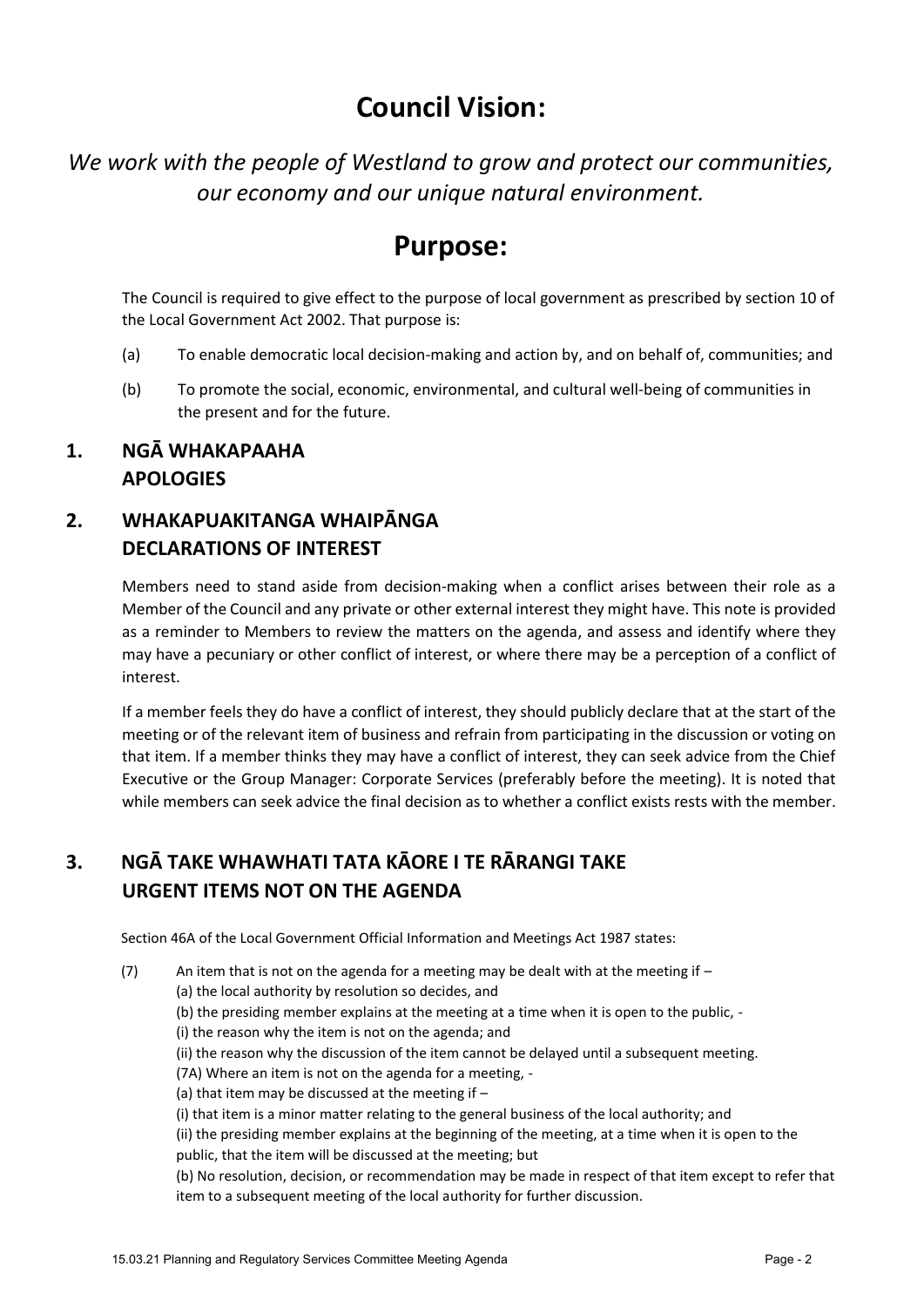# **4. NGĀ MENETI O TE HUI KAUNIHERA**

#### **MINUTES OF MEETINGS**

Minutes circulated separately via Microsoft teams/email

- **Planning and Regulatory Services Committee Meeting Minutes – 12 November 2020**
- **5. ACTION LIST** (Page 5)

## **6. NGĀ TĀPAETANGA PRESENTATIONS**

• NIL

# **7. PŪRONGO KAIMAHI STAFF REPORTS**

#### **Standing Item: Current Projects Verbal Update**

- Town Centre Plan
- Racecourse/Cass Square
- Consent applications received and consents granted
- Mining Consent Applications: Process update around road reserves.

Fiona Scadden, Planning Manager, Westland District Council

### **8. KA MATATAPU TE WHAKATAUNGA I TE TŪMATANUI RESOLUTION TO GO INTO PUBLIC EXCLUDED**

(to consider and adopt confidential items)

Resolutions to exclude the public: Section 48, Local Government Official Information and Meetings Act 1987.

The general subject of the matters to be considered while the public are excluded, the reason for passing this resolution in relation to each matter and the specific grounds under Section 48(1) of the Local Government Official Information and Meetings Act 1987 for the passing of the resolution are as follows:

| <b>Item</b><br>No. | <b>General subject of</b><br>each matter to be<br>considered | <b>Reason for passing</b><br>this resolution in<br>relation to each<br>matter | Ground(s) under Section 48(1) for the<br>passing of this resolution                                                                                                                                                      |
|--------------------|--------------------------------------------------------------|-------------------------------------------------------------------------------|--------------------------------------------------------------------------------------------------------------------------------------------------------------------------------------------------------------------------|
| 1.                 | Confidential Minutes-<br>12 November 2020                    | Good<br>to<br>reason<br>withhold exist under<br>Section 7                     | That the public conduct of the relevant<br>part of the proceedings of the meeting<br>would be likely to result in the disclosure<br>of information for which good reason or<br>withholding exists.<br>Section $48(1)(a)$ |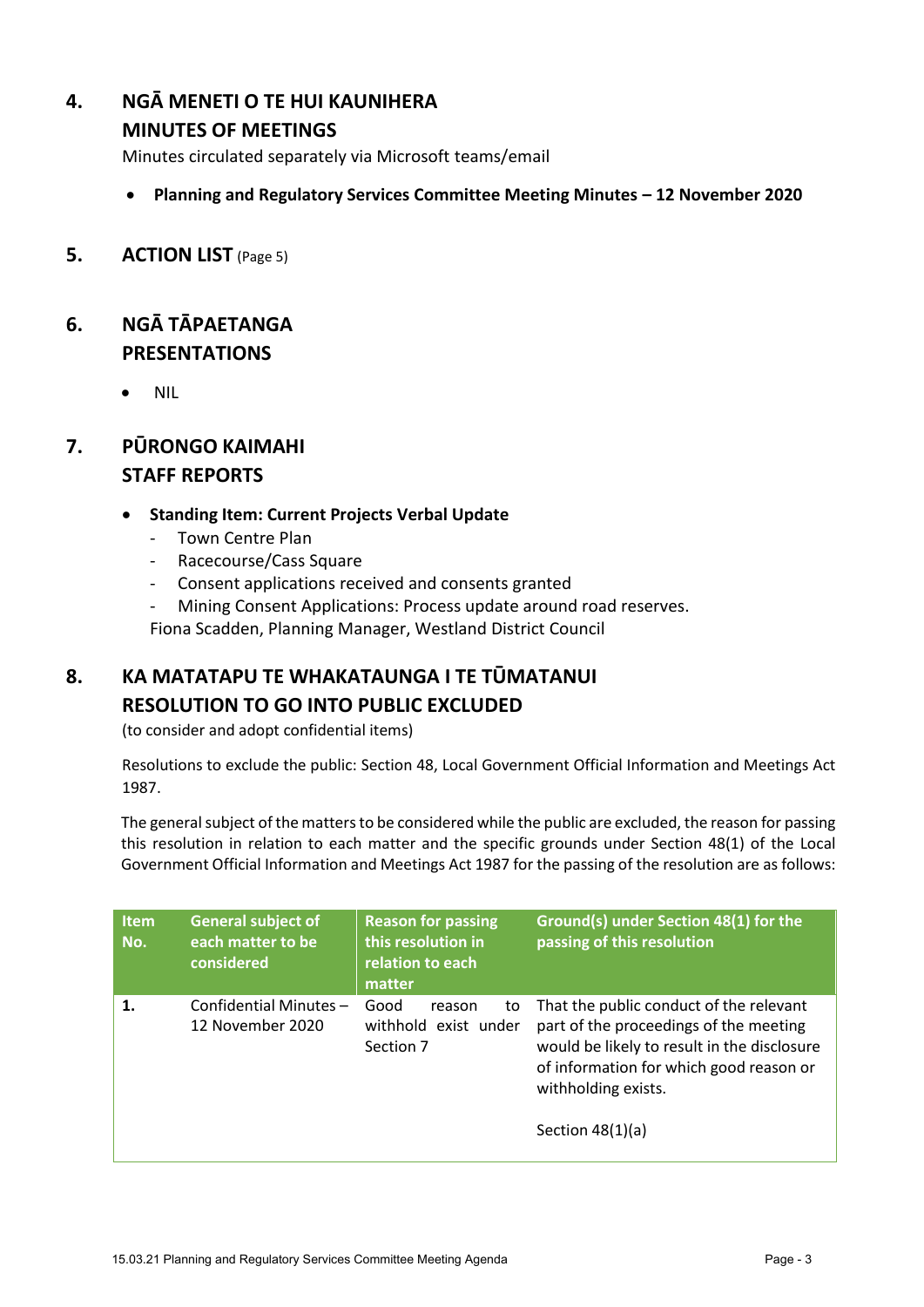| Three Mile Subdivision | Good<br>reason<br>to<br>withhold exist under<br>Section 7 | That the public conduct of the relevant<br>part of the proceedings of the meeting<br>would be likely to result in the disclosure<br>of information for which good reason or<br>withholding exists. |
|------------------------|-----------------------------------------------------------|----------------------------------------------------------------------------------------------------------------------------------------------------------------------------------------------------|
|                        |                                                           | Section $48(1)(a)$                                                                                                                                                                                 |

This resolution is made in reliance on sections 48(1)(a) and (d) of the Local Government Official Information and Meetings Act 1987 and the particular interests or interests protected by section 7 of that Act, which would be prejudiced by the holding of the relevant part of the proceedings of the meeting in public are as follows:

| Item No.       | <b>Interest</b>                                                                                                                                                                             |
|----------------|---------------------------------------------------------------------------------------------------------------------------------------------------------------------------------------------|
| 2              | Protect the privacy of natural persons, including that of deceased natural persons.<br>(Section $7(2)(a)$ ).                                                                                |
| 1              | Protect information where the making available of the information:<br>Would disclose a trade secret; and<br>(i)                                                                             |
|                | would be likely unreasonably to prejudice the commercial position of the person who<br>(ii)<br>supplied or who is the subject of the information.                                           |
|                | (Section 7(2)(b)).                                                                                                                                                                          |
| 1              | Enable any local authority holding the information to carry on, without prejudice or<br>disadvantage, negotiations (including commercial and industrial negotiations).<br>(Section 7(2)(i)) |
|                |                                                                                                                                                                                             |
| 1              | Maintain legal professional privilege.<br>(Section 7(2)(g)).                                                                                                                                |
| $\overline{2}$ | Maintain the effective conduct of public affairs through:<br>(i)<br>The free and frank expression of opinions by or between or to members or officers or                                    |
|                | employees of any local authority, or any persons to whom section 2(5) applies, in the<br>course of their duty.                                                                              |
|                | (Section 7(2)(f)).                                                                                                                                                                          |

#### **DATE OF NEXT PLANNING AND REGULATORY SERVICES COMMITTEE MEETING – 3 JUNE 2021 COUNCIL CHAMBERS, 36 WELD STREET, HOKITIKA AND VIA ZOOM**